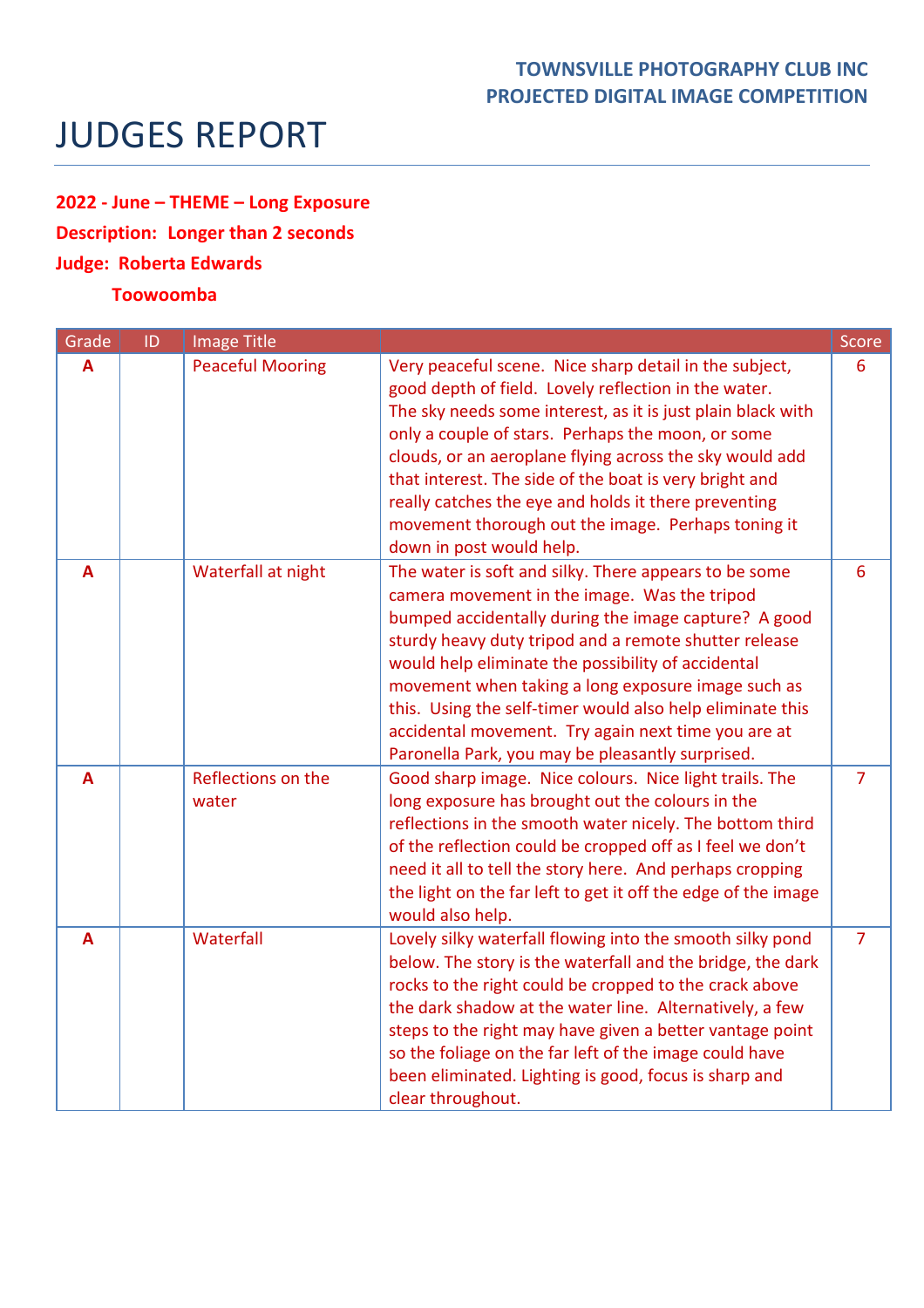| A              | <b>Celestial Bodies</b>    | The Tessellated Pavement is another place to go on my      | $\overline{7}$ |
|----------------|----------------------------|------------------------------------------------------------|----------------|
|                |                            | bucket list, hopefully in the not too distance future.     |                |
|                |                            | The long exposure has created some lovely smooth           |                |
|                |                            | water in the ocean. There is some slight movement in       |                |
|                |                            | the stars, lovely reflections in the water in the          |                |
|                |                            | foreground. The horizon curves up at the right. This       |                |
|                |                            | should be easily correctable in post. There is quite a bit |                |
|                |                            | of noise in this image which can be reduced in post.       |                |
| A              | Solace                     | Lovely image of this hidden waterfall. The leaf at the     | $\overline{7}$ |
|                |                            | bottom is a little soft and the rock has some bright       |                |
|                |                            | specular return. The lower section of the rock walls is    |                |
|                |                            | quite dark. Perhaps bracketing to get the full dynamic     |                |
|                |                            | range and bring out some of the detail in the darker       |                |
|                |                            | sections of the rock wall may have improved this image.    |                |
|                |                            | Doing this may even produce some more interesting          |                |
|                |                            | swirls in the pond below the waterfall.                    |                |
| A              | <b>Our Pond</b>            | A lovely pond it is. I feel the story here is the fountain | 6              |
|                |                            | and the water in the pond. Cropping the left side of the   |                |
|                |                            | foliage to put the fountain on the left thirds line and    |                |
|                |                            | cropping the top down to just above the top of the         |                |
|                |                            | waterspout could make this a stronger image. Maybe         |                |
|                |                            | even getting down and shooting from side on could also     |                |
|                |                            | have helped. The water is nice and silky smooth. The       |                |
|                |                            | foliage is nice and sharp with lovely detail.              |                |
| $\overline{A}$ | <b>Time for Bed Rather</b> | Nice image of the city. However, for a long exposure I     | 6              |
|                | than Partying              | would expect to see more movement in the image.            |                |
|                |                            | There is a very small amount of light trails in the bottom |                |
|                |                            | right corner. Would a better vantage point have given      |                |
|                |                            | the opportunity to capture more of the light trails? The   |                |
|                |                            | star bursts in the streetlights are good. Overall, the     |                |
|                |                            | image is nicely focused and sharp.                         |                |
| A              | Ellinjaa Falls             | Beautiful silky water, lovely colours and detail in the    | 8              |
|                |                            | rocks. I feel cool and refreshed while viewing this image  |                |
|                |                            | on what could have possibly been an otherwise hot and      |                |
|                |                            | humid day. There is some light mist from the waterfall     |                |
|                |                            | spray on the right. Focus and depth of field are good.     |                |
|                |                            | The colours are also quite good. The bright leaves on the  |                |
|                |                            | lower left edge and the bright rock in the lower left      |                |
|                |                            | corner, are the only distractions from this lovely scene.  |                |
| A              | Marina at night            | Lovely reflections in the water. Brightly lit scene, maybe | 6              |
|                |                            | too bright. Perhaps a shorter exposure or lower ISO to     |                |
|                |                            | prevent the lights blowing out so much would have          |                |
|                |                            | made for a better image. The brightness of the scene has   |                |
|                |                            | made the colours a bit flat. Increasing the contrast may   |                |
|                |                            | have improved the image also. Nice cloud movement in       |                |
|                |                            | the sky. You did well to get very little movement in the   |                |
|                |                            | boats, it must have been a very calm evening. Lots of      |                |
|                |                            | good sharp detail in the foreground rocks and the boats.   |                |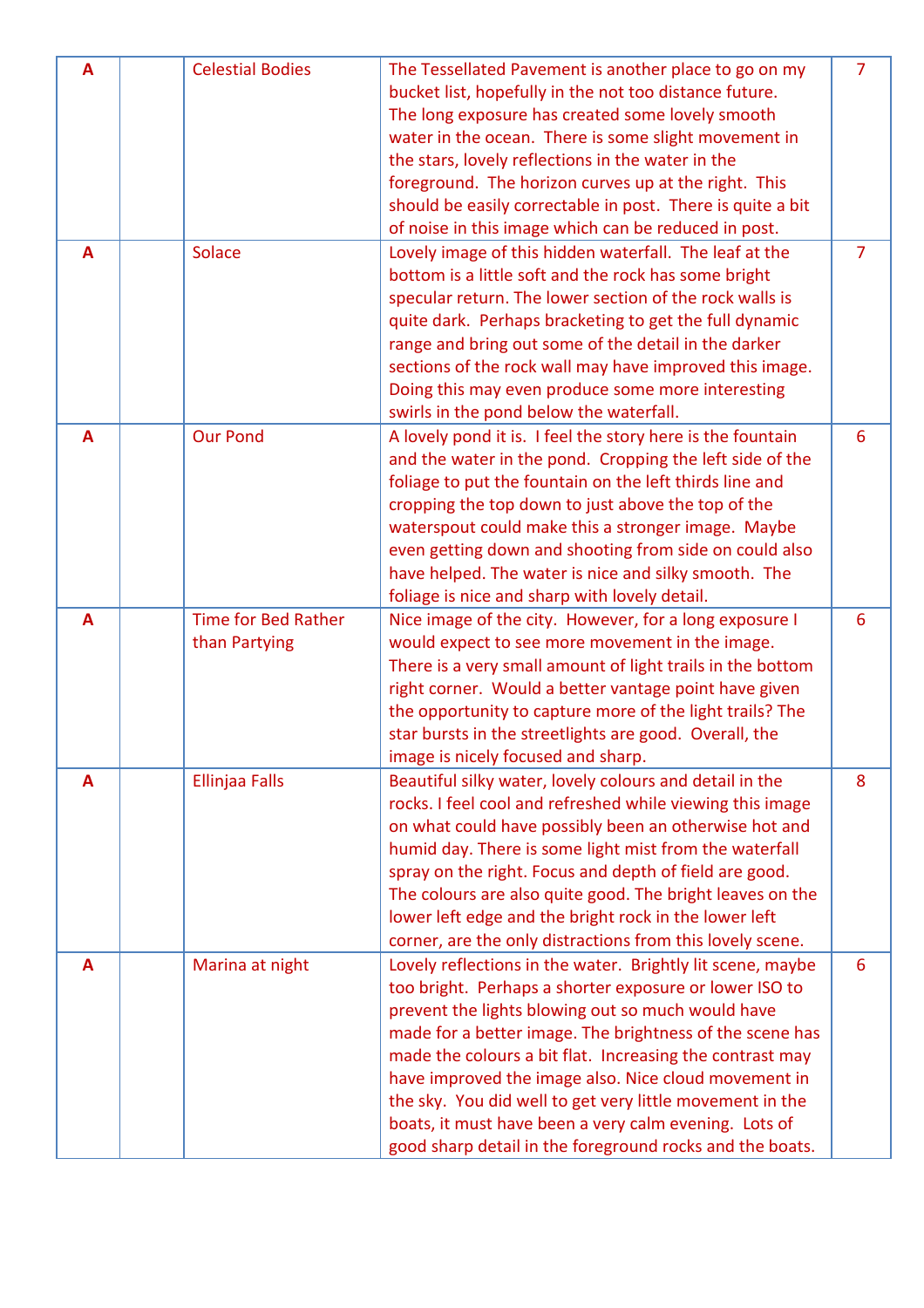| A | 26-sec Car Dashboard       | I love this technique. I have even tried it myself, but not                                     | 8              |
|---|----------------------------|-------------------------------------------------------------------------------------------------|----------------|
|   | <b>Drive</b>               | with as much abstractification as this. The colours are                                         |                |
|   |                            | lovely and bright. Although some of the brighter lights                                         |                |
|   |                            | do seem a little blown out. Perhaps adjusting the setting                                       |                |
|   |                            | to allow less light into the camera, such as ISO and/or                                         |                |
|   |                            | aperture may help this. Kudos for creativity.                                                   |                |
| A | Working through the        | Nice image of this ship lit up at night. The starbursts                                         | 6              |
|   | <b>Night</b>               | from the lights are nice, although a bit fuzzy. Was there                                       |                |
|   |                            | a bit of mist that night? The ship seems to be cut off on                                       |                |
|   |                            | the right. The boat deck is well lit. Overall, this image                                       |                |
|   |                            | seems a little soft. For the long exposure subject, I would                                     |                |
|   |                            | expect to see evidence of more movement in the image                                            |                |
|   |                            | other than the reflections in the smooth water.                                                 |                |
| A | <b>Townsville at Night</b> | Lovely night-time image of The Strand jetty. The shade                                          | 6              |
|   |                            | structure at the end of the jetty is clear and sharp. All                                       |                |
|   |                            | the lights are rather blown out at their centres. Perhaps                                       |                |
|   |                            | a narrower aperture and longer exposure would have                                              |                |
|   |                            | produced smoother, silkier water. The background is                                             |                |
|   |                            | quite soft and there is no interest in the sky.                                                 |                |
| A | Almost a Halo              | This is always a fun activity to photograph. Quite                                              | $\overline{7}$ |
|   |                            | spectacular. This man looks as though he has no shirt on,                                       |                |
|   |                            | that's either very brave or very foolish. Looks like you                                        |                |
|   |                            | managed to capture another person on the far left and                                           |                |
|   |                            | on the bottom left of the image. These could be either                                          |                |
|   |                            | cloned or cropped out. Focus is good, lighting is bright.                                       |                |
| A | Reach for the Sky          | Beautiful image. Well lit, lovely clouds streaking across                                       | 8              |
|   |                            | the sky. Nice starbursts in the lights. The river looks nice                                    |                |
|   |                            | and smooth reflecting the bridge and the city. The purple                                       |                |
|   |                            | lighting under the bridge really makes this image. More                                         |                |
|   |                            | contrast in the buildings and the foreshore, as they look                                       |                |
|   |                            | a tad flat, would have gained this image a higher score.<br>Lovely detail and nice sharp image. |                |
| A | <b>Cardwell Pier</b>       | This is a lovely image of underneath the pier. Lovely                                           | 8              |
|   |                            | textures in the concrete of the pier. I feel as though I am                                     |                |
|   |                            | about to travel through a vortex into another world.                                            |                |
|   |                            | Maybe a few seconds longer for the exposure would                                               |                |
|   |                            | have really smoothed out the water to a very silky                                              |                |
|   |                            | consistency. Focus is good, horizon is level, Hinchinbrook                                      |                |
|   |                            | and Gould Islands can be seen clearly in the distance.                                          |                |
|   |                            | The cloudy sky adds to the dreaminess of the image.                                             |                |
| A | Paronella Park             | This is a beautifully relaxing place to visit, and this image                                   | 8              |
|   | Waterfall                  | portrays that feeling really well. Lovely smooth silky                                          |                |
|   |                            | water in the waterfall, and lovely mottled movement in                                          |                |
|   |                            | the pond surface. The lighting is good, lovely detail in the                                    |                |
|   |                            | trees and the rocks. Everything that needs to be is sharp                                       |                |
|   |                            | and in focus. My eye keeps going to the small white                                             |                |
|   |                            | splash on the lower right that seems to be there for no                                         |                |
|   |                            | reason. Perhaps either cropping or cloning it out would                                         |                |
|   |                            |                                                                                                 |                |
|   |                            | eliminate the distraction of an otherwise beautiful                                             |                |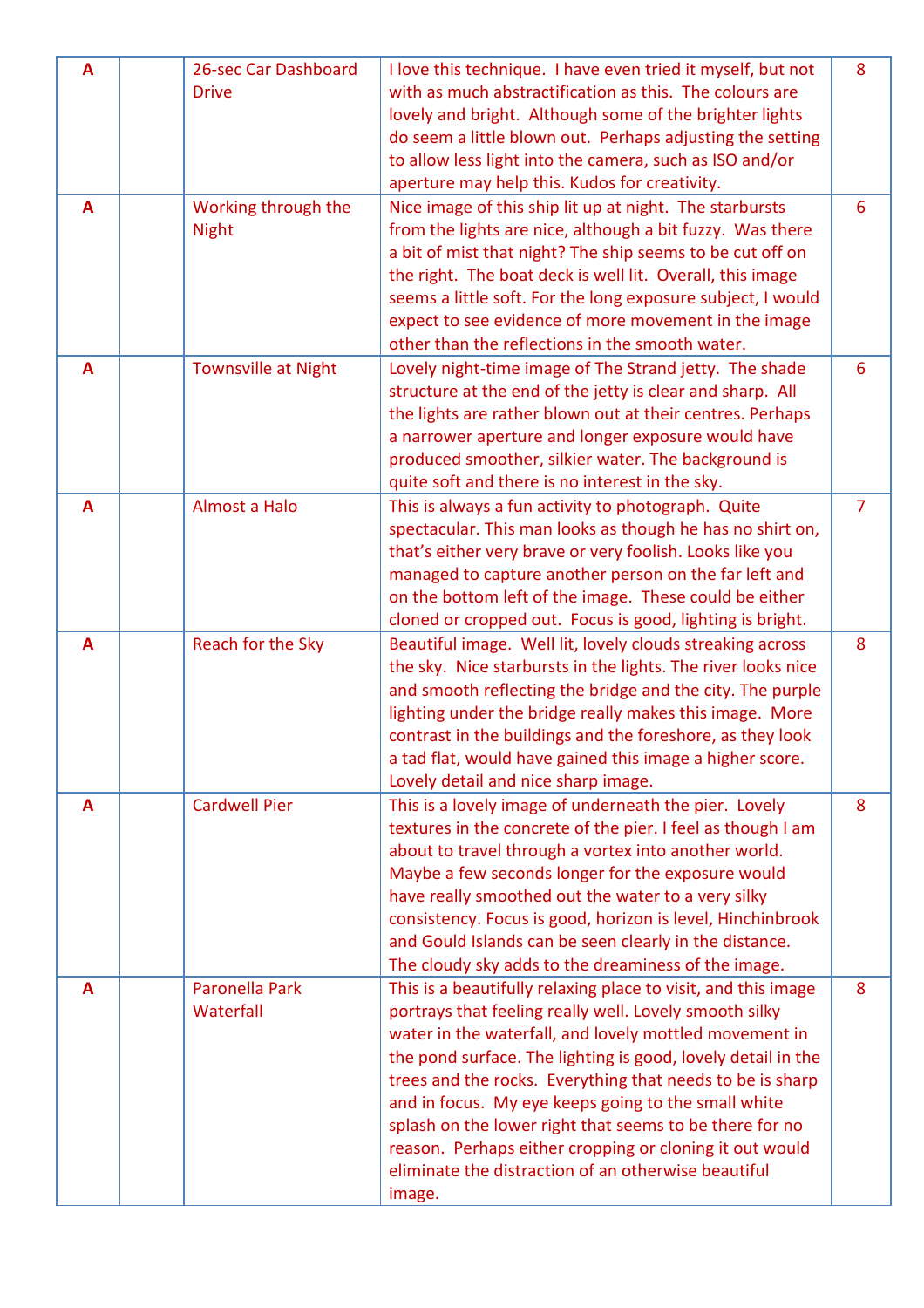| A | <b>Blue on Blue</b>      | Quite spectacular. Very cleverly thought out and<br>executed. The splash of water from the light beam<br>moving through the water adds to the story and gives<br>the image that bit extra WOW factor. Do we really need<br>the large dark rock in the foreground? The horizon line<br>behind the feature, once seen, cannot be unseen. I like<br>the streaks in the light and the movement of the<br>splashes give the direction of movement. You will have<br>to tell me how you did this.                                                                                                                                                                             | 8              |
|---|--------------------------|-------------------------------------------------------------------------------------------------------------------------------------------------------------------------------------------------------------------------------------------------------------------------------------------------------------------------------------------------------------------------------------------------------------------------------------------------------------------------------------------------------------------------------------------------------------------------------------------------------------------------------------------------------------------------|----------------|
| A | Night-time Hi-jinks      | I love it $\circled{3}$ I have always wanted to capture ghost<br>images in the cemetery, well done! A creative and<br>original idea for long exposure. The mono treatment has<br>eliminated any distracting colouration and brought out<br>the contrast nicely. The use of a textured overlay and<br>inverting to a negative has also added to the spookiness<br>and drama of this image.                                                                                                                                                                                                                                                                               | 9              |
| A | <b>Brisbane by Night</b> | Nice reflection of the city light in the river. The sky is<br>quite dark with no real interest for the viewer. Maybe<br>earlier in the evening to get some cloud definition in the<br>sky or catching the light trail of a plane flying through<br>would have been more interesting. The long exposure<br>has smoothed out the water, but more ferry light trails<br>along the river would have also given more interest to<br>hold the viewer's attention. Perhaps moving to a<br>different position so the tree just right of centre wasn't<br>blocking the view would have made it possible to<br>capture more light trails on the river and improved this<br>image. | $\overline{7}$ |
| A | <b>Night Out</b>         | Nice depth of field. The image feels a little soft as the<br>focus is on the vehicles in the foreground. Perhaps<br>waiting until the lights changed and a much longer<br>exposure would have captured more light trails from<br>these vehicles as they moved off, maybe even captured<br>multiple colours in the traffic lights. A major portion of<br>the image, centre top is quite dark. Earlier in the evening<br>would have captured some interest in the sky such as<br>cloud movement.                                                                                                                                                                          | 6              |
| A | <b>Streetlights</b>      | The lighting in this lovely image has been handled well.<br>Lovely light trails and star bursts in the streetlights. I feel<br>correcting the perspective to eliminate the key stoning<br>would have improved this image, as would some interest<br>in the sky, such as cloud movement. The story here is<br>activity in the lower right of the image. Cropping to the<br>top and left side of the clock tower and up a little from<br>the bottom would have given this image a higher score.                                                                                                                                                                           | 7              |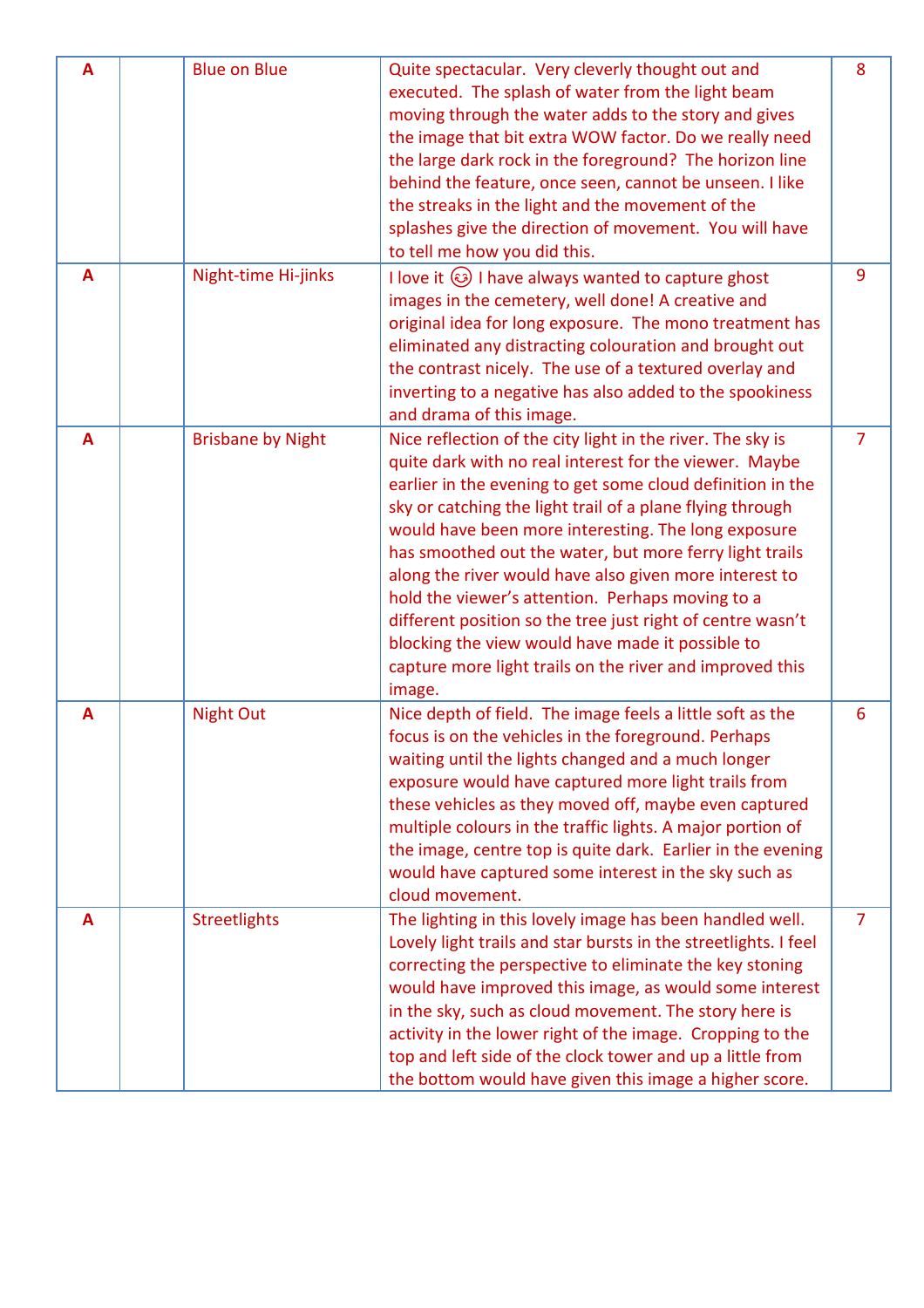| A | <b>Sunset at Toomulla</b> | A lovely sunset image. However, being a long exposure, I     | $\overline{7}$ |
|---|---------------------------|--------------------------------------------------------------|----------------|
|   | <b>Beach</b>              | would expect to see more movement in the clouds and          |                |
|   |                           | the water a lot smoother and silkier. Perhaps cropping       |                |
|   |                           | 2/3 of the sky to keep the focus on the water would have     |                |
|   |                           | been better. That being said, the colours are rich and       |                |
|   |                           | bold. The image has sharp focus throughout. Lovely           |                |
|   |                           | reflections in the water. The bottom right corner is quite   |                |
|   |                           | dark and could be lightened up just a fraction.              |                |
|   |                           | The contre jour has also been handled well.                  |                |
| A | <b>Fun on the Ferris</b>  | Nicely captured. Colours are lovely and bold. The centre     | $\overline{7}$ |
|   | Wheel                     | of the Ferris Wheel is a little blown out, as are the lights |                |
|   |                           | at the bottom of the tower behind the wheel. I wonder,       |                |
|   |                           | would there have been a better vantage point to get          |                |
|   |                           | more of the wheel in view? What is not in motion is          |                |
|   |                           | nicely in focus and lighting has been handled quite well.    |                |
| A |                           |                                                              | 8              |
|   | <b>Raining Fire</b>       | Spectacular capture of the fire raining down on the          |                |
|   |                           | beach. The image is sharp and in focus with a good           |                |
|   |                           | depth of field. The lights in the background to the right    |                |
|   |                           | are a bit distracting. Perhaps if you were a few paces to    |                |
|   |                           | the left these would have been hidden by the action, or a    |                |
|   |                           | few paces to the right, they could have been cropped         |                |
|   |                           | out.                                                         |                |

| <b>IMAGE OF THE MONTH</b><br>(ONE only for each Grade in Theme and Open please) |    |                     |                                                                                                                                                                                                                                              |
|---------------------------------------------------------------------------------|----|---------------------|----------------------------------------------------------------------------------------------------------------------------------------------------------------------------------------------------------------------------------------------|
| Grade                                                                           | ID | <b>Image Title</b>  | <b>Reason for Placing</b>                                                                                                                                                                                                                    |
| A                                                                               |    | Night-time Hi-Jinks | I love the creativity that went into the making of this image.<br>The time and effort of the people involved to stage this scene<br>should be commended. The execution of putting this composite<br>together was exceptional. (Marcia Bacon) |

| Grade     | ID | <b>Image Title</b>                  | <b>Comments</b>                                                                                                                                                                                                                                                                                                                                                                                                                                                                                      | Score |
|-----------|----|-------------------------------------|------------------------------------------------------------------------------------------------------------------------------------------------------------------------------------------------------------------------------------------------------------------------------------------------------------------------------------------------------------------------------------------------------------------------------------------------------------------------------------------------------|-------|
| <b>AB</b> |    | Across the Bridge to<br>the Corner  | Nice view of the town and the bridge over the river.<br>Nice starburst in the streetlights. I feel this image could<br>have been improved with a longer exposure and a<br>smaller aperture to get more movement in the water<br>and light trails from the traffic. I would suggest trying<br>this again with the longer exposure and trying to time it<br>so you also get all three colours in the traffic lights as<br>they change. The image is sharp and clear. Great effort,<br>keep practising. |       |
| <b>AB</b> |    | Through the City into<br>the Sunset | This is a very nice image of the sunset sky through the<br>city. The lighting is handled well, there is nice movement<br>in the clouds. The lights have the nice starburst without<br>being overly bright. Clear and sharp throughout the<br>image from the well-chosen depth of field.                                                                                                                                                                                                              | 9     |